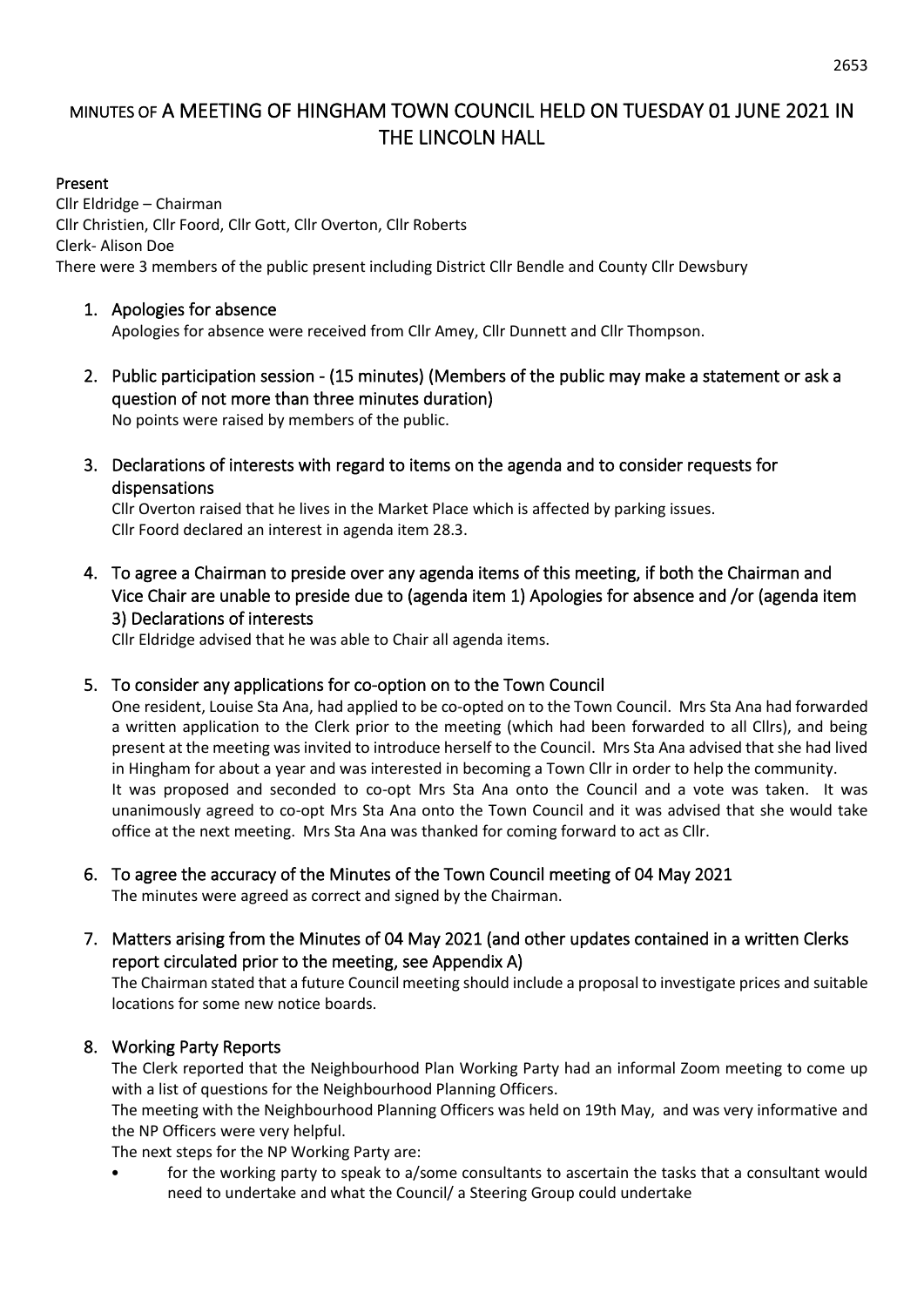- ascertain an estimated cost
- as it seems that Neighbourhood Planning is being steered to include design codes, investigate this topic
- start to identify potential membership to a future steering group
- make a recommendation to the Town Council as to whether a Neighbourhood plan is feasible/worthwhile.

## 9. Reports from representatives on external bodies/ attendees of external meetings/training

## 9.1 Lincoln Hall

Cllr Christien circulated a written report from the Lincoln Hall prior to the meeting, it was reported that:

- Wi-fi now very much operational
- New website coming soon [www.lincolnhallhingham.co.uk](http://www.lincolnhallhingham.co.uk/)
- New stage curtains and stage refurbishment look great, all other interior curtains being replaced soon and were on order
- New flooring in hallway and toilets expected in August
- More diverse bookings, including Tai Quondo on a Monday
- Community get together live music event planned for Saturday 9th October (there will be a bar)
- Income with minimal long-term bookings and expenditure are solvent and stable
- Next Hingham Comedy Night 'Carry On Hingham' Sat 6th Nov will include thanks/awards for local people's efforts in lockdown - suggestion/nominations welcome

## 9.2 Hingham Emergency Packages

Cllr Christien reported that the Hingham Emergency Packages scheme is in its final week. The families have showed sincere gratitude for the help that the scheme has given some advising that they would have struggled without the assistance. Community Connector Barbara Howard has also thanked the scheme for helping Hingham residents and thanks was offered to Barbara in referring families for more long-term assistance and advice if needed.

#### 9.3 Hingham Playing Field Association

Minutes of the HPFA meeting of  $11<sup>th</sup>$  May 2021, were circulated to all Cllrs prior to the meeting. The HPFA reported:

- The sports and social club had re-opened within Covid restrictions
- The Kitchen requires refurbishment
- A new website is being worked on
- New benches had arrived and funding was being sought from the Football Foundation to help with refurbishment of the changing rooms/ showers, a grant was also being sought for replacement doors and windows
- The sports clubs reported on their activities

The Clerk advised that the HPFA were looking into replacing the basketball hoop, and she had enquired with South Norfolk Council to ask if the small amount of S106 money (left over from the installation of the gym equipment) could be used towards this (the amount held by SNC is a little over £200, but it is designated for the provision of outdoor gym equipment) advice is awaited from SNC.

It was also reported that there was a possibility of the antiques fair re starting at the sports centre.

#### 9.4 Chairs Networking meeting 19th May 2021

The Chairman made the following report, (written report forwarded to all Cllrs) after his attendance at the Chairs Network Meeting:

"This was the first networking meeting that I have attended and I'm glad to say that it was really useful. There were Chairs or their representatives from across the County, and even into Suffolk.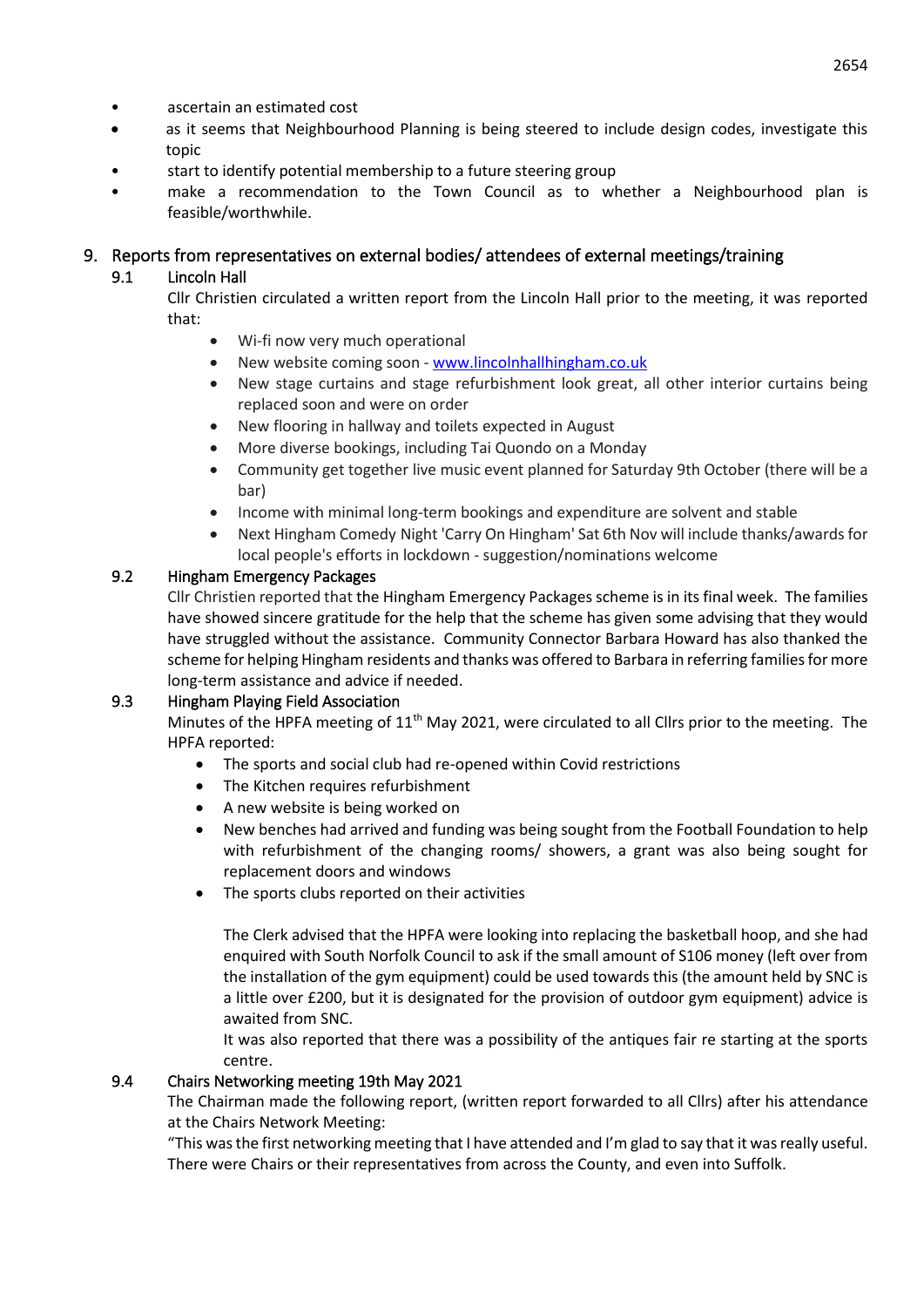All of them apart from me had had experience of neighbourhood plans and the consensus was that they were frustrating, time consuming bureaucratic BUT ultimately useful.

They had all used consultants for some or all of the work, but the majority view was that they really helped move things along, especially if we wanted to include design statements in the plan, I believe that we will want to do this as to pavements, footpaths and cycle routes in and around developments. On balance I would say that meetings of this kind are useful and would hope to attend more networking meetings in the future".

## 10. General Correspondence (information/circulars etc)

**10.1 The Local Government Boundary Commission for England - Final recommendations for Norfolk County Council published**

## **10.2 TTSR Ltd (grass cutting contractor) – Dog Fouling in the Churchyard**

The Clerk advised that she had forwarded this information to South Norfolk Council and requested SNC officer presence in the town, and also asked if there were any anti dog fouling initiatives planned by SNC. SNC had advised that they would attend Hingham to do a walk about but advised that action would only be taken against offenders if there was indisputable evidence. There are currently no anti dog fouling initiatives planned by SNC.

Cllrs discussed ways of raising awareness and trying to engage with those who don't clean up after their dogs. It was suggested that a campaign could be undertaken providing free dog poop bags with perhaps some local sponsorship for other "freebies", it was also suggested that the school could be asked to make posters. The Clerk will investigate initiatives for a anti dog fouling campaign.

- **10.3 Norfolk Local Access Forum - Volunteer Vacancies on the Norfolk Local Access Forum**
- **10.4 Letter from the Chairman of the Norfolk Strategic Flood Alliance**
- **10.5 The Retirement of Rev. Colin Reed**

### **10.6 Resignation of the Parish Archivist**

The archivist had advised that he was entrusting the documents he had collected to the Clerk, who confirmed that she had secured some temporary storage room. Arrangements need to be made for the collection of the documents.

It was agreed to write a letter of thanks to the archivist for his dedication to preserving the documents he had collected.

#### **10.7 South Norfolk Council - Parish Councils webinar: South Norfolk Village Clusters Housing Allocations Plan consultation**

District Cllr Bendle advised that the housing allocations would be between 12 and 24 homes to ensure that there was some obligation to provide affordable housing.

#### **10.8 New Broadland and South Norfolk Website**

## 11. Correspondence (not for public inspection) as addressed directly to Hingham Town Council (from residents etc.)

- **11.1 Resident - Parking on the Fairland greens** (discussed within agenda item 24)
- **11.2 Resident – Trees, Woodland Trust Scheme** The resident had requested that the Council apply to the scheme for free trees, as these could be made available to the community . It was agreed that this is something that the Council should do and look to identify areas where trees need to be planted.

## 12. To discuss and agree any required responses/actions in relation to any item(s) of correspondence

- 12.1 (10.6) the Clerk to write a letter of thanks to the town Archivist
- 12.2 (11.2) contact the Woodland Trust regarding taking part in the free tree scheme.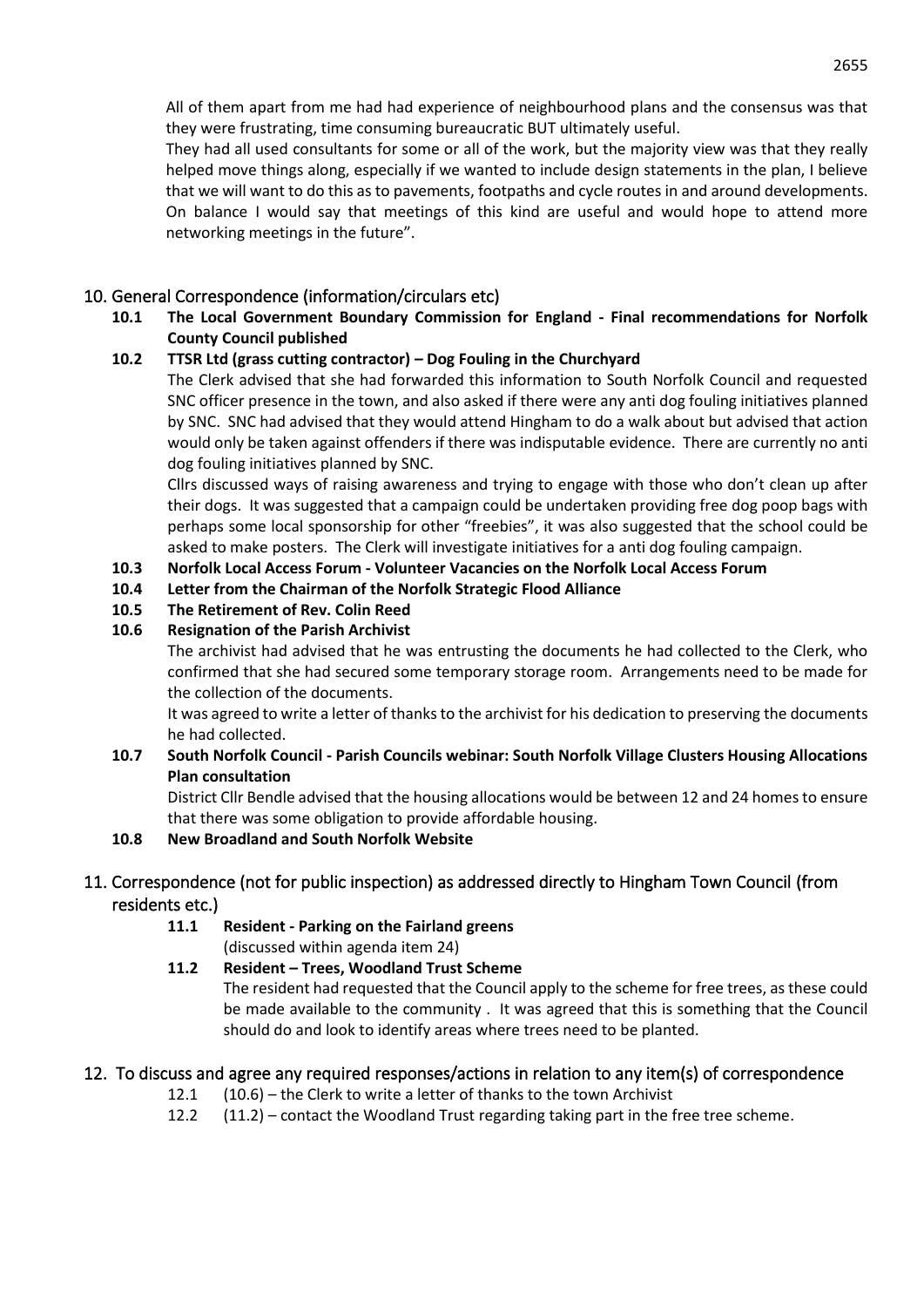## 13. District Councillor's report

District Cllr Bendle reported that South Norfolk Council had returned to face to face meetings and were continuing to live stream meetings for the public to view. Work to advance the 2 Council's 1 Team joint working with Broadland Council was continuing with a new joint website and new email addresses. Cllr Bendle reported that she had chaired her first Licensing Committee.

## 14. County Councillor's report

County Cllr Dewsbury reported that following the County Council elections, the Cabinet remained the same. Council and Cabinet meetings were being held at the Norfolk Showground to enable compliance with social distancing.

Forms will be sent to parishes regarding the aim to plant 1 million trees, with planting being undertaken in November.

It was reported that Hingham had a new Highways Engineer, and that there was further work being undertaken on the feasibility study, including traffic surveys, now that Covid restrictions had been lifted, it will give a more realistic set of data.

The Clerk advised Cllr Dewsbury that approximately 400 new homes were being built in Great Ellingham, which is resulting in a new roundabout at Great Ellingham Hingham Road (B1077 junction), but years of trying to secure junction improvements for Hingham (Fairland crossroads) the town seems to be ignored, despite having had development incrementally over the years and it being plausible to assume that many of the new residents of Great Ellingham will travel to Hingham to access shops and services.

Cllr Dewsbury was advised that Hingham is left out of SNC and NCC initiatives which benefit larger towns, with inadequate measures for reducing speeding, including no police enforcement of the 20mph limit, and no formal car park, the Town is becoming dangerous for pedestrians and road users and on road parking areas are becoming congested with double parking being commonplace. The Clerk advised that there needed to be a multi-agency approach to resolving these issues, with a dedicated car park, on road parking restrictions and enforcement.

## 15. Planning Decisions

- 15.1 2021/0915 New agricultural building for machinery storage Agricultural Building West Of Watton Road Hingham Norfolk Withdrawn
- 15.2 2021/0850 Details for condition 3 of 2018/2229 joinery details 18 Bond Street Hingham Norfolk NR9 4HA - Approved
- 15.3 2021/0787 Notification for Prior Approval for a proposed change of use and associated building works of an agricultural building to a 5 no dwellinghouses (QA and QB) Agricultural Building At Lyngwhite Farm Hingham Road Hingham Norfolk - Approval of details - Approved
- 15.4 2021/0698 & 2021/0697- Erection of a detached single storey timber outbuilding Southernwood House 9 Market Place Hingham NR9 4AF - Approval with Conditions

## 16. Planning Applications (as notified by SNC for consultation)

- **16.1 2021/1110 - Lean to barn for storage of agricultural machinery College Farm Southburgh Lane Hingham NR9 4PP** The Council considered the details of the application and agreed to recommend that the application be approved.
- **16.2 2021/0941 - Replacement of windows to rear (north) elevation of The Miller's House section The Watermill Deopham Road Hingham NR9 4NL** The Council considered the details of the application and agreed to recommend that the application be approved.

## 17. (other planning applications where the Town Council is not a consultee – for information only) *None*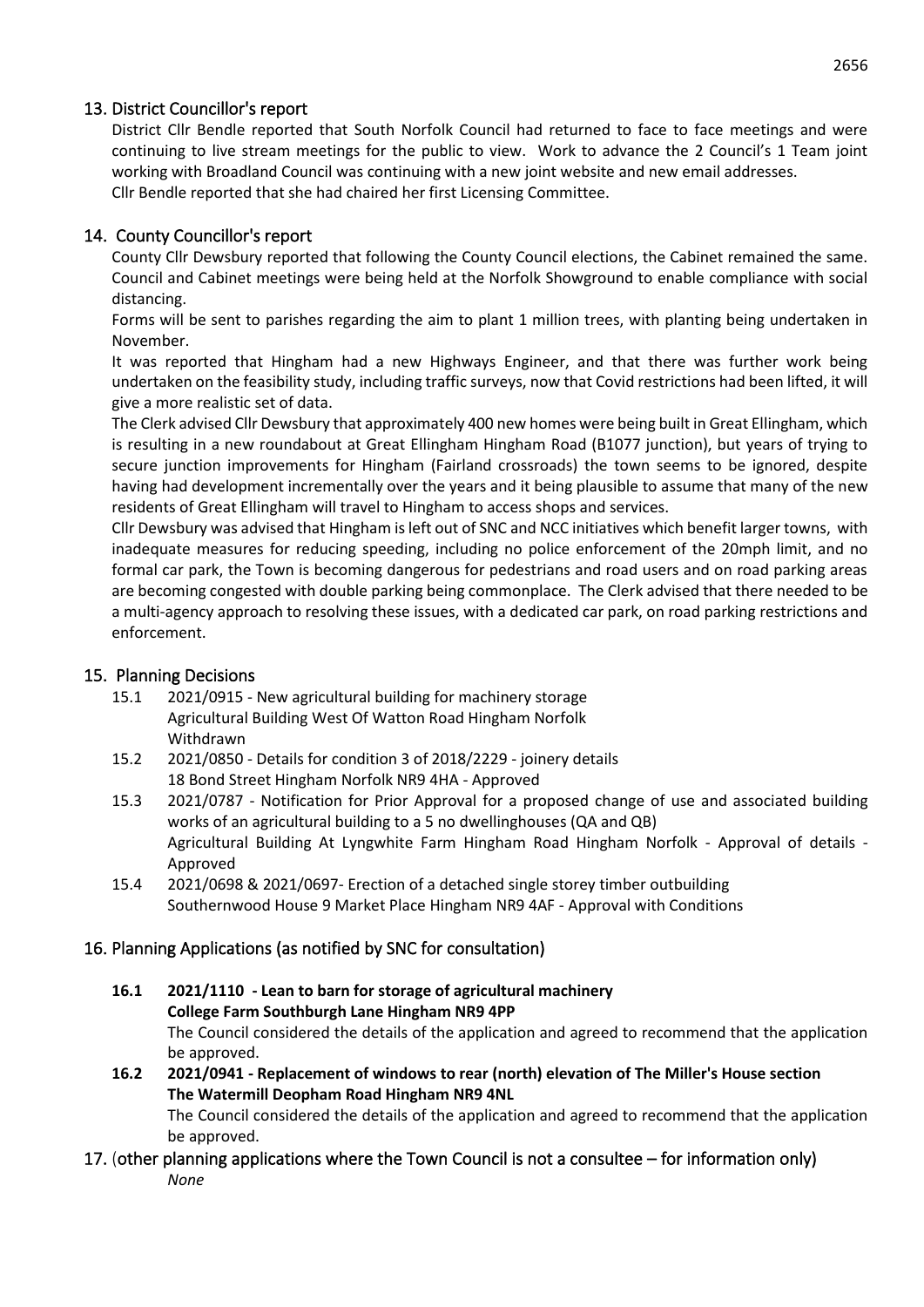#### **(ITEMS 18-20 FINANCE)**

## 18. To note the date of the next Finance Committee meeting, proposed date 20 July 2021

The Clerk advised that the Finance Committee would need to agree accounts for payment as there is no Council meeting in August.

It was agreed to arrange the meeting for 20 July 2021.

#### 19. To review the arrangements for the undertaking of financial scrutiny/internal control

The Clerk advised of the arrangements for financial scrutiny and internal control as follows: (under normal circumstances)

#### **Finance Committee**

- Meet 3 times a year (usually March , July and November). The Committee undertake the financial check at each meeting, cross referencing the financial records
- Undertake budget monitoring/review at each meeting
- Undertake preliminary budget setting in November (for the following financial year)
- Council receive a copy of the Finance Committee meeting draft minutes at the following Council meeting – the draft FC minutes are published as an appendix to the Council meeting

#### **General**

- NEW (since covid), copy of all invoices go to all Cllrs prior to approval of accounts for payment at the Council meeting (this will continue)
- Internal Auditor sought well in advance of being required
- Internal Audit undertaken annually

### 20. To approve Accounts for Payment (as below)

The Accounts for payment were agreed and the cheques were signed.

| <b>REF</b>     | <b>AMOUNT</b> | <b>PAYEE</b>                                         | <b>DETAILS</b>                  | <b>VAT</b> |
|----------------|---------------|------------------------------------------------------|---------------------------------|------------|
| 104174         | £885.49       | staff                                                | <b>WAGES (871.53)</b>           |            |
|                |               |                                                      | <b>CLEANING PRODUCTS (4.00)</b> |            |
|                |               |                                                      | <b>BINBAGS (9.96)</b>           | £1.66      |
| 104175         | £1,083.05     | staff                                                | <b>WAGES (963.06)</b>           |            |
|                |               |                                                      | <b>OFFICE SOFTWARE (119.99)</b> | £20.00     |
| <b>D DEBIT</b> | £64.66        | <b>NEST</b>                                          | <b>PENSION</b>                  |            |
| 104176         | £240.00       | <b>COZENS (UK) LTD</b>                               | <b>STREET LIGHT MAINTENANCE</b> | £40.00     |
| 104177         | £664.55       | <b>E-ON</b>                                          | <b>STREET LIGHT ENERGY</b>      | £110.76    |
| 104178         | £51.36        | <b>EUROFFICE</b>                                     | <b>PAPER</b>                    | £8.56      |
| 104179         | £65.12        | <b>NORFOLK COPIERS</b>                               | <b>METERED PRINTING</b>         | £10.85     |
| 104180         | £168.00       | <b>NORFOLK PARISH TRAINING AND</b><br><b>SUPPORT</b> | <b>INTERNAL AUDIT</b>           |            |
|                |               |                                                      |                                 |            |
| <b>TOTAL</b>   | £3,222.23     |                                                      | <b>TOTAL VAT</b>                | £191.83    |
|                |               |                                                      |                                 |            |

## 21. To receive the Internal Auditors report for 2020/21

A copy of the Internal Auditors report was forwarded to all Cllrs prior to the meeting.

With regard to the recommendations:

VAT reclaim - VAT reclaims have been undertaken a year in arrears. Suggest that the 20-21 reclaim (which is ready) is submitted during the first half of this year.

The Clerk advised that she intends to reclaim the VAT after the audit work is submitted.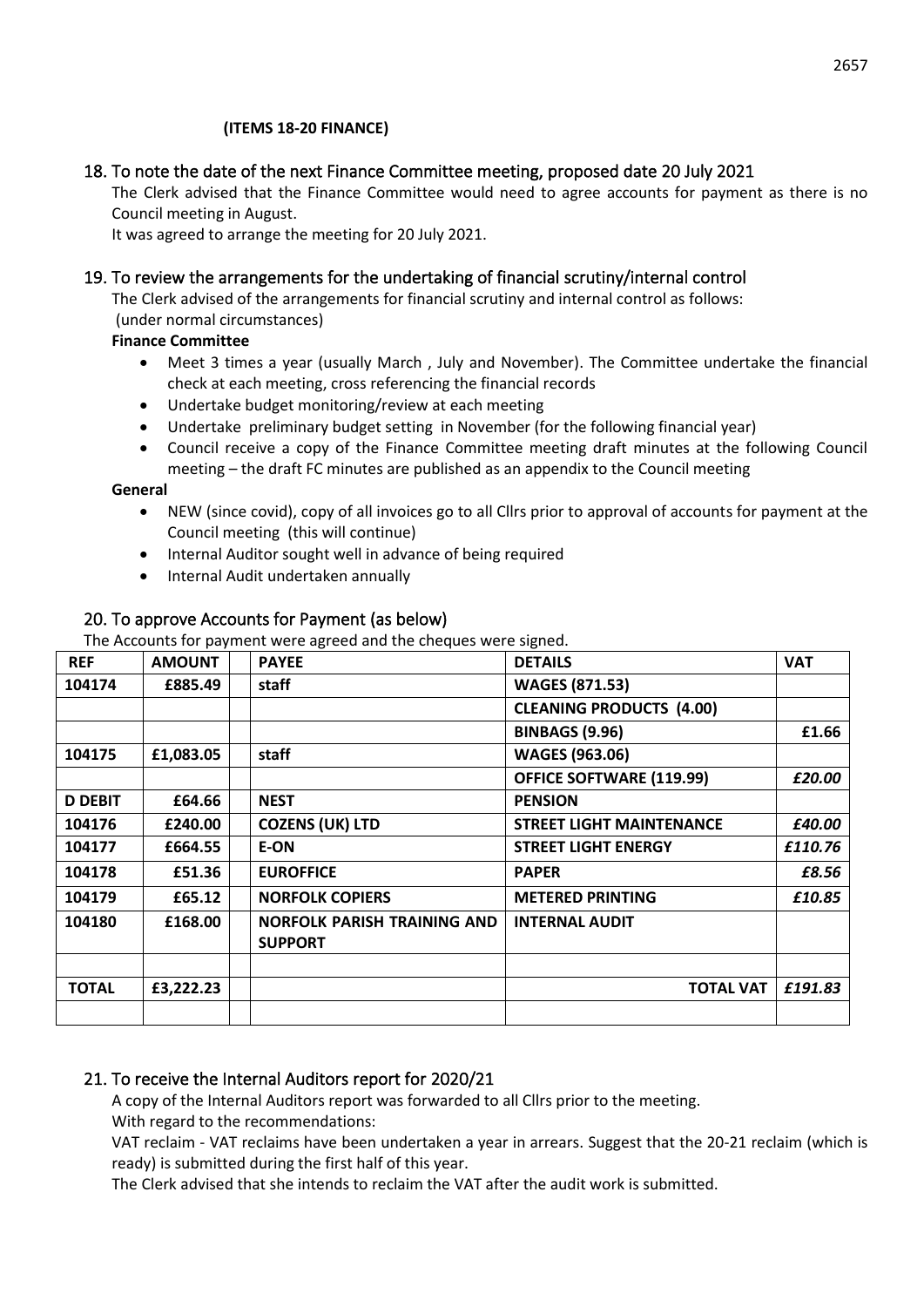Insurance - It is not clear from the July 2020 minutes whether multiple quotations for the renewal of the 3-year insurance policy were considered to ensure value for money. Ensure that multiple quotations are considered.

The Finance Committee will normally consider the Councils insurance needs when requesting quotations, unfortunately this did not take place due to covid, and the Finance Committee not meeting. Quotations will be sought when the current agreement is due to expire.

Assets - Suggest the Council considers the disposal of an unused 2010 laptop valued at £340

The Clerk advised that this was the previous Clerks laptop was not used, it was agreed to dispose of this item.

With regard to the suggested efficiencies:

The Clerk advised that she had contacted the bank regarding electronic banking and had been sent a pin machine which stated it was to be used with the debit card for the account, the Council accounts do not have debit cards and no other chip and PIN card was sent to operate the PIN machine, the Clerk had not telephoned the bank to try to resolve this as hold times were approximately an hour. A signatory on the account would also have to telephone to arrange a PIN machine and internet access to the accounts. The Council acknowledged that the cheque system currently works.

With regard to direct debit payments, The Clerk suggested that these could be set up if the Council entered into new long-term contracts with a service provider, such as for grass cutting and street light maintenance, the Council considered this a sensible option. Direct debit payments are already made for the lease payments for the printer and the pension payments.

The Clerk will try to resolve the dormant account, which holds £186.80.

#### 22. To approve the Annual Governance Statement for the annual return 2020/21

Questions 1-9 on section 1 of the annual return form, the Annual Governance Statement, were read out and it was agreed and answered as follows: questions 1 – 8 YES, question 9 Not Applicable. Section 1 of the annual return form was signed by the Chairman.

#### 23. To approve the Accounting Statement for the annual return 2020/21

The Accounting Statement (section 2) on the annual return had been completed by the Clerk, it was agreed as correct and signed by the Chairman. A copy of the Annual Governance and Accountability Return form was forwarded to all councillors prior to the meeting and will be published on the Town Council website. The Clerk advised that the auditor requires a detailed explanation of variances to be sent with the AGAR form, and these had also been provided to all Cllrs prior to the meeting.

### 24. Parking issues within the town  $-$  to receive an update and discuss matters relating to parking issues within Hingham and to make suggestions/agree action point relating to this issue

Residents had raised concerns regarding inconsiderate and dangerous parking within town, in particular on The Fairland, when double parking is commonplace, the Keep Clear road markings are not observed, and residents' access to their properties are being blocked. Concerns were also raised regarding vehicles being parked upon the Fairland greens. Parking in the Market Place was also becoming an issue with the parking areas becoming congested especially on the side road between the old post office and the care services offices, the road to the north of the north green is also becoming obstructed by parked cars.

The Clerk had forwarded a brief report prior to the meeting and had advised that:

- The Town Council do not have the power to restrict parking on the highway
- Residents who experience obstruction of the highway should report this to the police at the time it occurs, and also to keep reporting these issues to Norfolk County Council
- The Police had advised that they would only attend if parking is dangerous
- South Norfolk Council's planned review of car parks has not taken place, and it is not clear if Hingham would be included in a review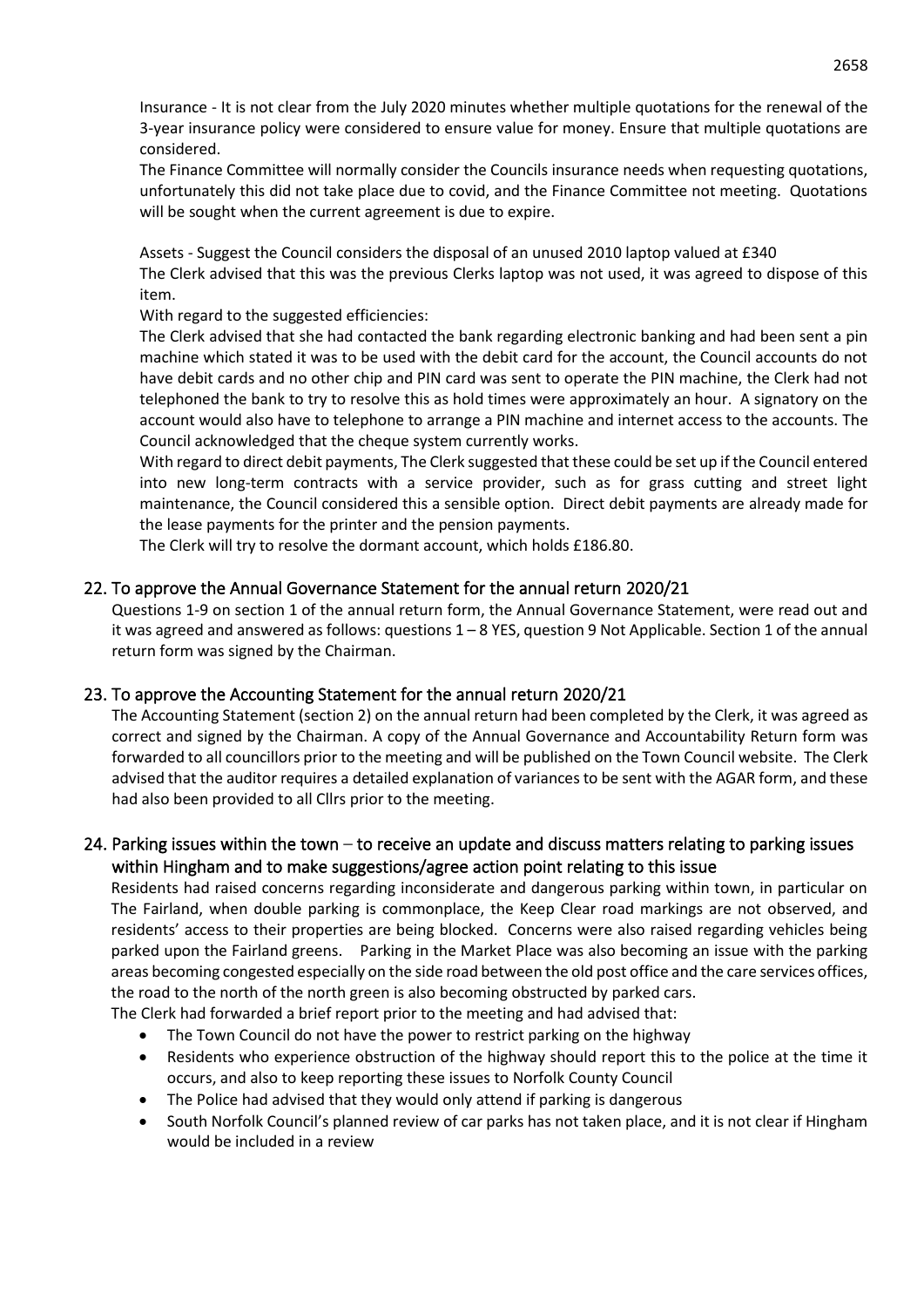- If SNC were to provide a car park, it would be pay and display, and for any formal car park to be effective, on road parking restrictions would be needed to be put in place by Norfolk County Council (who have previously advised that they will not do so).
- The Fairland Safety feasibility study is still awaited from NCC, it is not know if that will make any recommendations with regards to the parking issues

With regards to parking on the Fairland greens, the Town Council had previously agreed to purchase "please do not park on the grass signs", the clerk advised that she was concerned that any sign placed should not be a trip hazard or have sharp edges, and suggested a semi-permanent corrugated plastic design, which could be purchased at a reasonable price.

The Council had previously agreed to purchase lockable bollards for the south Fairland green entrance. The Clerk advised that the greens had protection under legislation which means that they should not be used as a parking area (parking on the greens should not be authorised), and by having a bollard that was removable and removing it to allow parking for events (such as weddings at the church) was in effect authorising parking to take place. It was agreed to purchase some corrugated plastic type "Please do not park on the grass" for use on the small Fairland greens and by the entrance of the south Fairland green and not to purchase lockable bollards for the entrance to the south green.

It was suggested that an infrastructure review was needed for Hingham, to see if facilities were in the right place and if it would be possible to move facilities to new premises (Bowls Club/Lincoln Hall) to free up town centre space for a parking area. A suggestion was made that residents with spare driveway space could rent the space out to staff of local businesses for all day parking. It was also suggested that Ladies Meadow could provide a suitable location for land for relocating facilities and/or provision of car parking and an extension to the cemetery, however this would rely on the land being made available and suitable road access. It was noted that these ideas could be bought forward within a neighbourhood plan and may be achievable with future development of the town, however this did not solve the immediate issue of gridlocked parking. The Chairman will contact the Diocesan Office regarding Ladies Meadow.

#### 25. Proposal to organise a training session for the Council

It was agreed to arrange a training session for the whole Council (approximate cost £325).

### 26. To consider employing the services of a consultant to represent the Town Council at the Greater Norwich Local Plan Public Enquiry

The Clerk advised that she had sought advice from Norfolk ALC regarding this, who had suggested contacting the Campaign for Rural England. The Council agreed that it would be beneficial to employ the services of a relevant professional to represent the Council, as developers and the GNLP team would have legal representation. It was suggested that advice should also be sought from Swainsthorpe regarding their challenge against the planning permission for a new Ben Burgess industrial premises.

The Council agreed to discuss this further at a future meeting when further advice has been obtained.

### 27. 'Exclusion of the Press and Public under the Public Bodies (Admission to Meetings) Act 1960 to discuss the following matters:'

The following agenda items contain reference to resident's personal information, the following agenda item is therefore confidential

It was agreed to ask the public to leave the meeting.

#### 28. To consider matters relating to the cemetery

28.1 To consider a resident's request to be allocated a specified plot in Hingham Cemetery (section B) The Clerk stated that the family had been advised that due to the uncertainty of the status of the plot in question it could not be released for use. This had been resolved, as the family has agreed to an alternative plot, in section G of the cemetery.

## 28.2 To discuss and agree actions regarding plots within the cemetery (sections B and D) The Clerk advised that there are (approx.) 10 plots across sections B and D where there is an element of doubt as to their status due to previous errors/omissions in record keeping. It is not known if they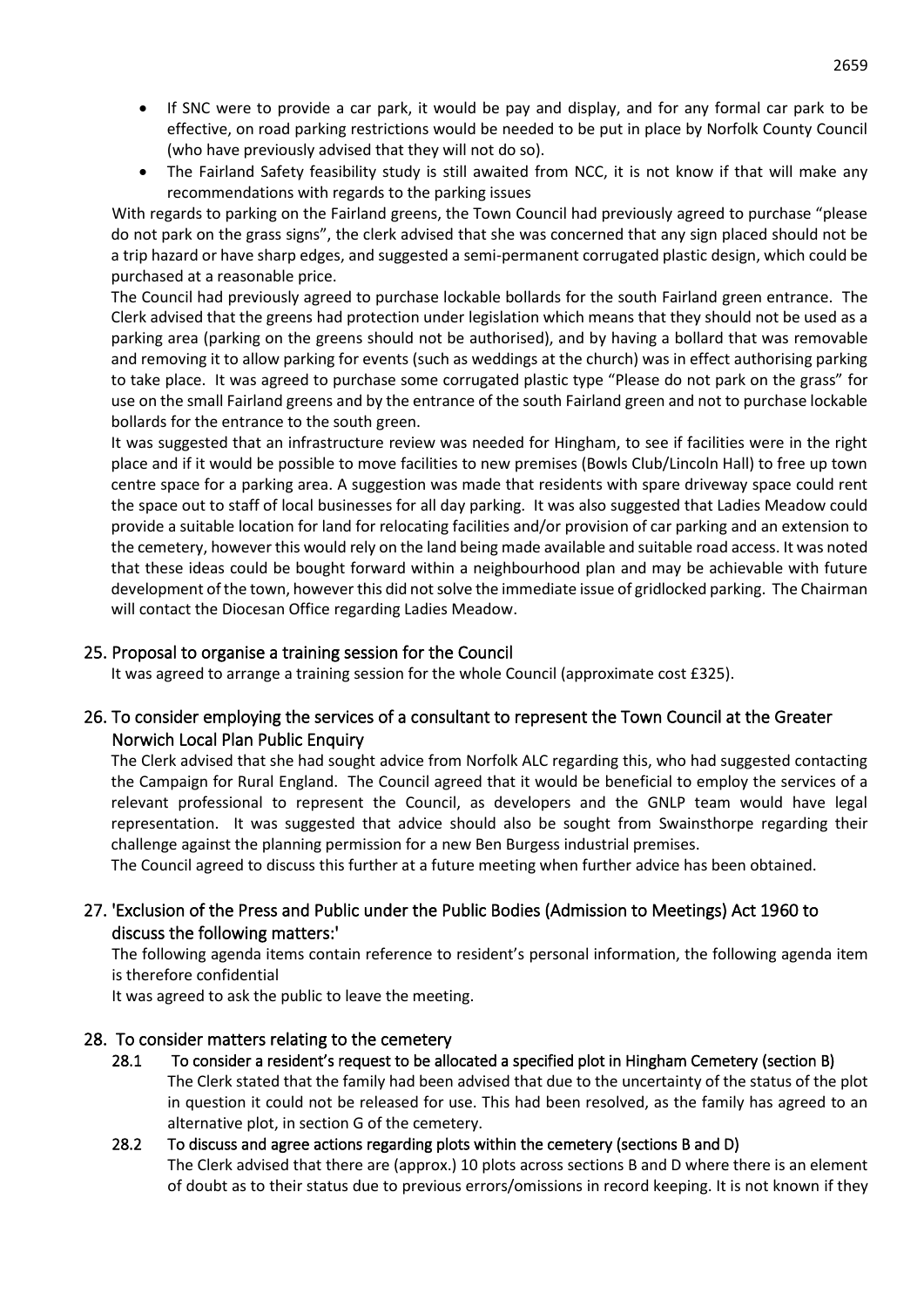are subject to an Exclusive Right of Burial or reservation which was not recorded in the Council records. (The Council previously permitted plots to be "purchased" and reserved at any time. Plots are now only allocated at the time of arrangements being made for an (imminent) interment)

To protect these plots (where there is some doubt) from being allocated, the Clerk requested that these plots should not be listed as "spare" on the cemetery plan but should be blanked out as not to be used (unless by proof of existing ERB reservation), to prevent the possibility of distress to families and legal challenges to the Council regarding "plot ownership".

It was agreed that this course of action should be taken, and that the plots only be released from 2115 (being that the current Clerk took over the cemetery records in beginning of 2015 and as an ERB lasts 100 years, the plots could therefore become available in 2115).

#### 28.3 To consider a request for a memorial bench

A request had been made by a family to allow them to provide a wooden memorial bench in the cemetery, by the footpath in section G. It was agreed to grant this request, the bench to be sited on a suitable hardstanding/slabbed surface.

The meeting ended at 9.35 pm

Signed ………………………………………………………………… Chairman 06 July 2021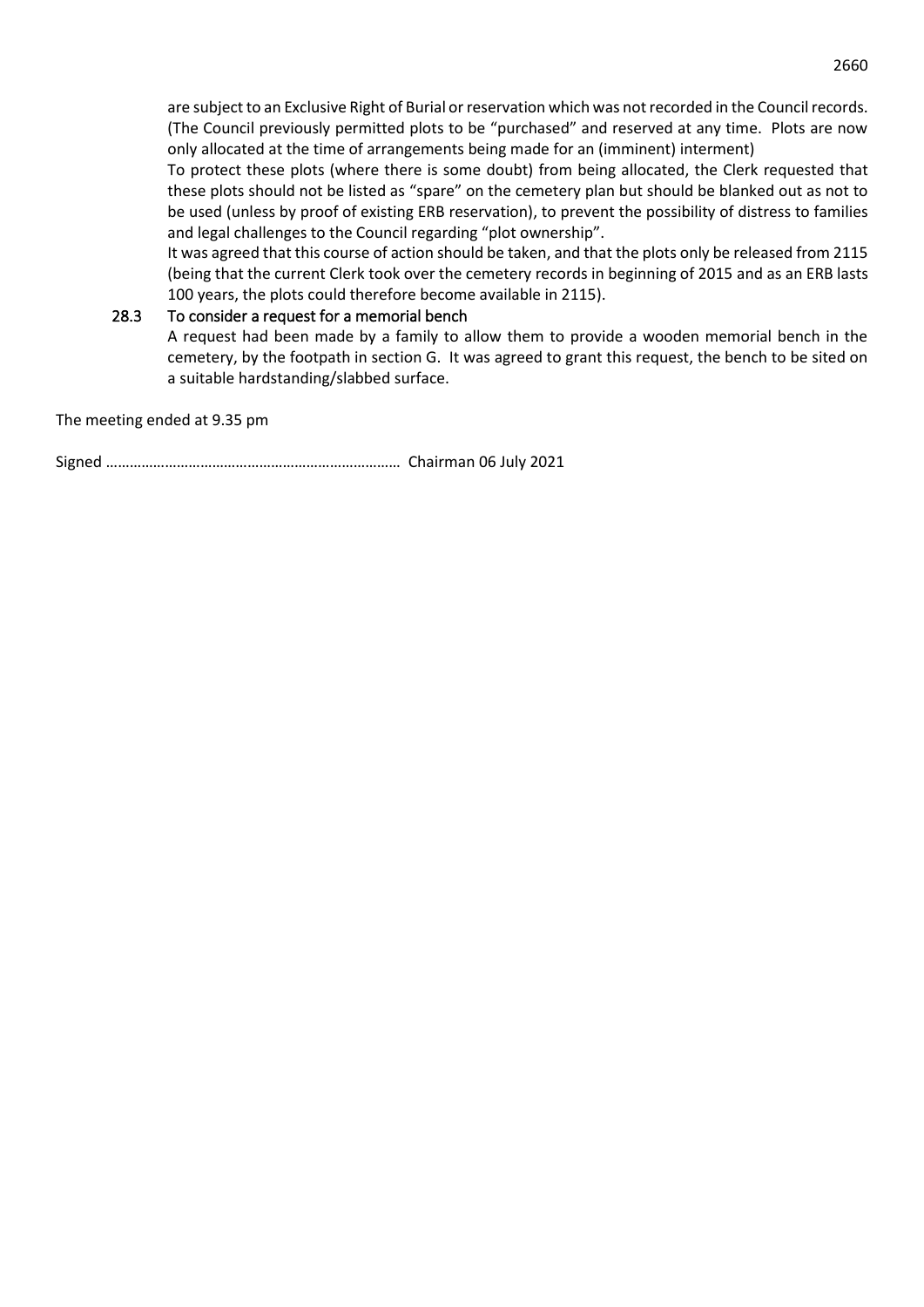## Clerks Report for 01 June 2021 Appendix A Matters Arising From the minutes of the meeting on 04 May 2021

#### **MIN Update**

- 2 Vice-Chair acceptance of Office form has been signed
- 24 Cllr Roberts has completed the Declaration of Pecuniary Interest form and this has been forwarded to South Norfolk Council
- 25 LGA revised Model Code of Conduct endorsement by NALC awaited
- 33 Quotations for electrical checks and cleaning/redecoration of the toilets are being sought Police update "All reasonable lines of enquiry were looked into but no suspects were identified" (case filed)

#### Other Updates/Outstanding Issues

- The Clerk will arrange a suitable date for the skate park maintenance visit to take place (the RoSPA inspection is due in June)
- Skatepark repairs  $-$  Joins in the tarmac to be filled
- Tree Survey quotations for relevant work to be obtained
- Creation of a wildflower/bee friendly area in the cemetery plan to be drawn up on how to achieve this
- Trees for planting (Fairland and Market Place permanent Christmas Trees) will be sourced in Jan 2022
- Notice boards for the toilets to be purchased
- Notice Boards both wooden notice boards are now becoming difficult to open and lock they become damp and condensated. The clerk advises considering the purchase of a new purpose built free standing notice board if there is a suitable location in the Market Place - a new notice board for the Fairland is also recommended
- Market Place Payphone A payphone has been installed the kiosk door has been repaired. BT have been asked to refurbish the kiosk – however there has been no response to this
- Church Clock –Site visits will be looked into post lockdown
- Installation of cycle racks to be arranged
- Street Lighting the contractor has been asked to undertake the renumbering of the footway lights this is due to be undertaken soon.
- A condition report is awaited on all of the Council's footway lighting (priority can then be assessed depending on the condition/safety of the light columns, for obtaining quotations for changing lights to LED)
- With regards to possible solutions to replacing the Tally Alley light, the contractor suggested the use of illuminated bollards, ownership of the alleyway needs to be established.
- Communications Policy (including social media this is being worked upon )– Cllrs are reminded not to comment on public social media pages making reference to themselves as Councillors, in a way that could give inaccurate information or be misleading or misconstrued as the Council having discussed and agreed something, when this is not the case
- Staff/Cllr communication/relationship protocol to be drafted
- Cemetery fees discretion policy The Clerk has been working on this as an overall Cemetery Fees Policy all points relevant to the fee structure including frequency and method of fees reviews This is to be finalised and bought back to a future Town Council meeting with a review of the cemetery fees
- Extension of Cemetery Driveway and turning circle The Clerk has spent some time in the cemetery looking at the area that would be required to extend the driveway – the area is very extensive – and the clerk is concerned about the application of such a large area of tarmac – (environmental and cost) . There may be other more appropriate solutions including a shorter tarmac extension followed by "matting" under the grass surface (and possibly a tarmac path for better pedestrian/disability access), and leaving the existing grass as a driveway over the old cemetery area - advice is needed from a funeral director with regard to vehicles used. The use of the driveway (as in frequency) for funerals is minimal – therefore the grass should not become too worn from being driven on - this requires a lot of further thought to ensure the Council have a cost effective but long term solution for the future use of the cemetery .